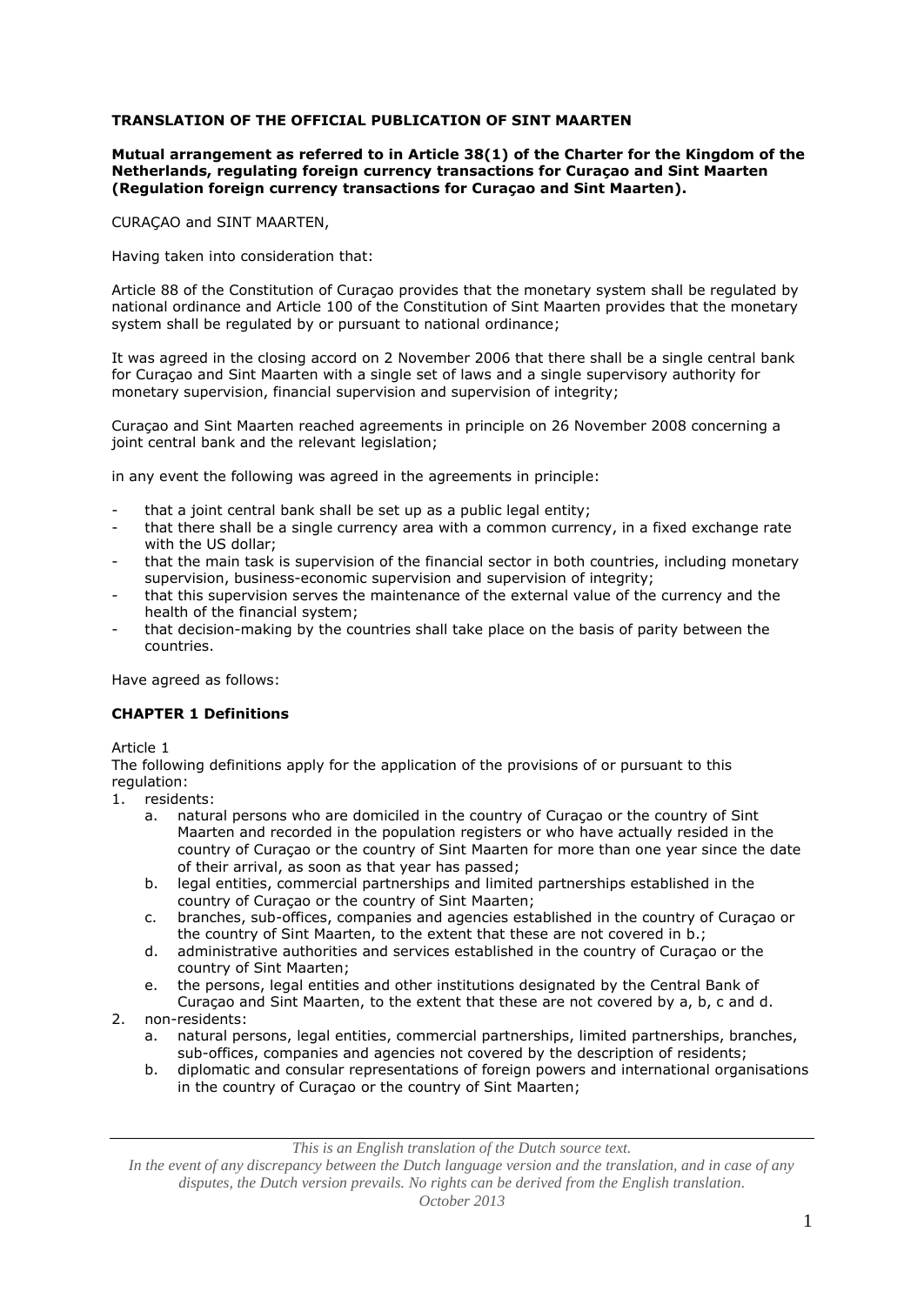- c. the diplomatic, professional consular and administrative civil servants attached to the representations referred to in b., holding foreign nationalities, their spouses and children living with them;
- 3 gold:
- gold coins, fine gold, gold alloys (unprocessed and semi-manufactures);
- 4. precious metals:
- silver, platinum and platinum metals (unprocessed and semi-manufactures); 5. gems:
- diamonds and similar gems (in raw or semi-processed condition);
- 6. negotiable financial instruments: cheques, bills of exchange, promissory notes and similar negotiable instruments, as well as travellers' letters of credit and credit cards, with the exception of securities;
- 7. legal tender:
- coins (with the exception of gold coins), banknotes and similar media of exchange; 8. receivables:

debts expressed in money, to the extent that these are not embodied in negotiable instruments or securities;

- 9. securities:
	- a. share certificates, bonds, mortgage bonds, certificates of deposit fractions, participation certificates, profit-sharing certificates, founder's shares, share purchase warrants, treasury bills, records in registers of debts and of shares and similar negotiable instruments and rights;
	- b. certificates or depositary receipts for the negotiable instruments and rights referred to in sub-paragraph a.;
	- c. provisional certificates or scripts of the negotiable instruments referred to in subparagraphs a. and b.;
- 10. foreign securities:

securities other than those issued by or for public-law entities of the country of Curaçao or the country of Sint Maarten, or private-law legal entities, commercial partnerships and limited partnerships registered in the country of Curaçao or the country of Sint Maarten;

11. goods:

moveable goods, within the meaning of the Civil Code of each country, with the exception of gold, precious metals, gems, legal tender, negotiable instruments, securities and documents embodying receivables;

12. offshore company:

a public limited liability company or private limited liability company registered in the country of Curaçao or the country of Sint Maarten, the objective of which, according to its articles of association, is pursued on the instructions of and for one or more non-residents or the company itself, with resources belonging to one or more non-residents or the company itself and the issued shares of which are owned by one or more non-residents or by a public limited liability company or private limited liability company designated as non-resident by or pursuant to this regulation;

13. exchange office:

an institution that buys and sells foreign legal tender, cheques, travellers' letters of credit and credit card receivables;

14. foreign exchange bank:

a bank authorised to operate as a foreign exchange bank pursuant to Article 9(3) of the Central Bank charter for Curaçao and Sint Maarten (PB xxxx, xxx);

15. abroad:

the area outside the country of Curaçao and the country of Sint Maarten;

- 16. guilder:
- the Caribbean guilder;
- 17. Bank:
	- the Central Bank of Curaçao and Sint Maarten;
- 18. Country:
- the country of Curaçao or the country of Sint Maarten;
- 19. Countries: the country of Curaçao and the country of Sint Maarten.

*This is an English translation of the Dutch source text.*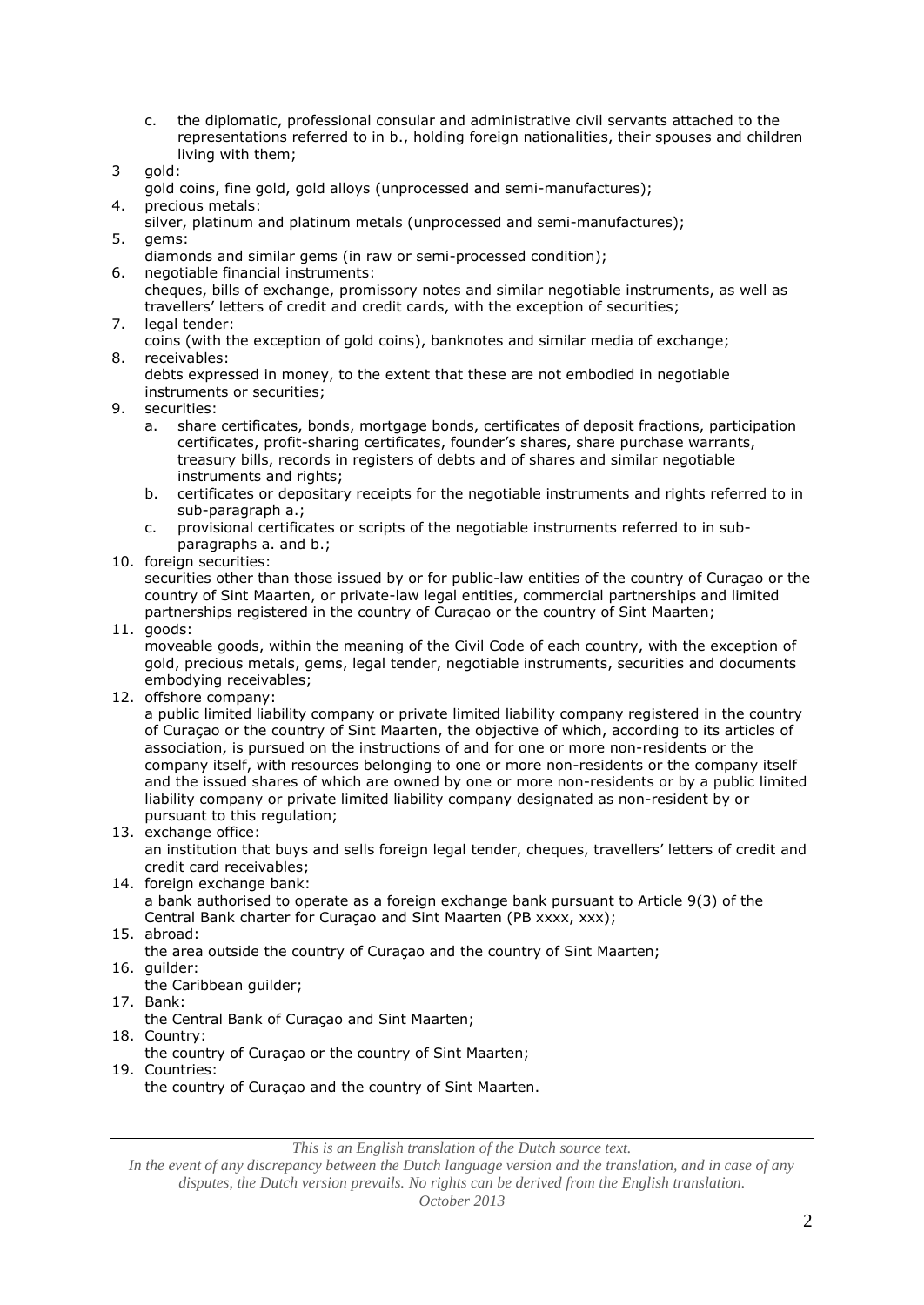# **CHAPTER II General provisions**

# Article 2

- 1. The governments of the countries are responsible for the general foreign exchange policy.
- 2. The Bank is responsible for the execution of this regulation, at the risk and expense of the Countries.

# Article 3

- 1. The Bank observes the value of the Caribbean guilder, as laid down in the Caribbean Guilder Exchange Rate Regulation, in determining exchange rates for foreign currencies.
- 2. The exchange rates for foreign currencies fixed by the Bank are applied in payments by the Bank, the foreign exchange banks and the exchange offices.

# Article 4

- 1. If required in the interests of public management, the Minister of Finance of a Country may impose rules by national decree financial transactions with persons, groups of persons, organisations, companies, institutions, entities or countries, as designated in that decree, the goods designated in that decree, within the meaning of Article 1 of Book 3 of the Civil Code of each Country.
- 2. If required in the interests of the international rule of law or the execution of an international agreement or obligation, the Ministers of Finance shall jointly impose rules by uniform national ordinance financial transactions with persons, groups of persons, organisations, companies, institutions, entities or countries, as designated in that decree, respectively the goods to be designated in that decree, within the meaning of Article 1 of Book 3 of the Civil Code of each Country.
- 3. The rules referred to in paragraphs 1 and 2 may relate to:
	- a. the freezing of goods, by direct or indirect means;
		- b. the authority to perform management or issue orders in relation to funds or assets held by institutions or credit institutions established in the Countries, as referred to in the uniform national ordinance supervisory rules for the banking sector and credit system or other financial institutions;
		- c. the authority to make direct or indirect payments or to provide capital or other financial resources,

and shall contain general guidelines that the Bank must observe in exercising the powers afforded to it by or pursuant to this regulation.

- 4. The rules referred to in paragraph 3 may contain general guidelines that the Bank must observe in exercising the powers afforded to it by or pursuant to this regulation.
- 5. On request, after taking advice from the Bank, the Ministers of Finance and the Ministers of Justice of the Countries may jointly grant dispensation or exemption from the obligation to comply with the rules laid down pursuant to paragraphs 1 and 2. The dispensation or exemption may be made subject to restrictions and conditions.

# Article 5

- 1. In an urgent case, the rules referred to in Article 4(1) and 4(2), may be laid down by administrative decisions of the Ministers of Finance. Unless withdrawn earlier, such decisions remain in effect until such time as a national decree, containing general measures, concerning the same subject, has entered into force pursuant to Article 4(1) and 4(2), but not for longer than six months after the day on which it has entered into force.
- 2. Administrative decisions issued pursuant to paragraph 1 shall be recorded in the journals in which each Country places its official notices.

# Article 6

The conditions, rules and provisions laid down by or pursuant to this Regulation do not apply to the Bank, to the extent that this concerns securities that the Bank holds on its own account or for the account of the Countries.

*This is an English translation of the Dutch source text.*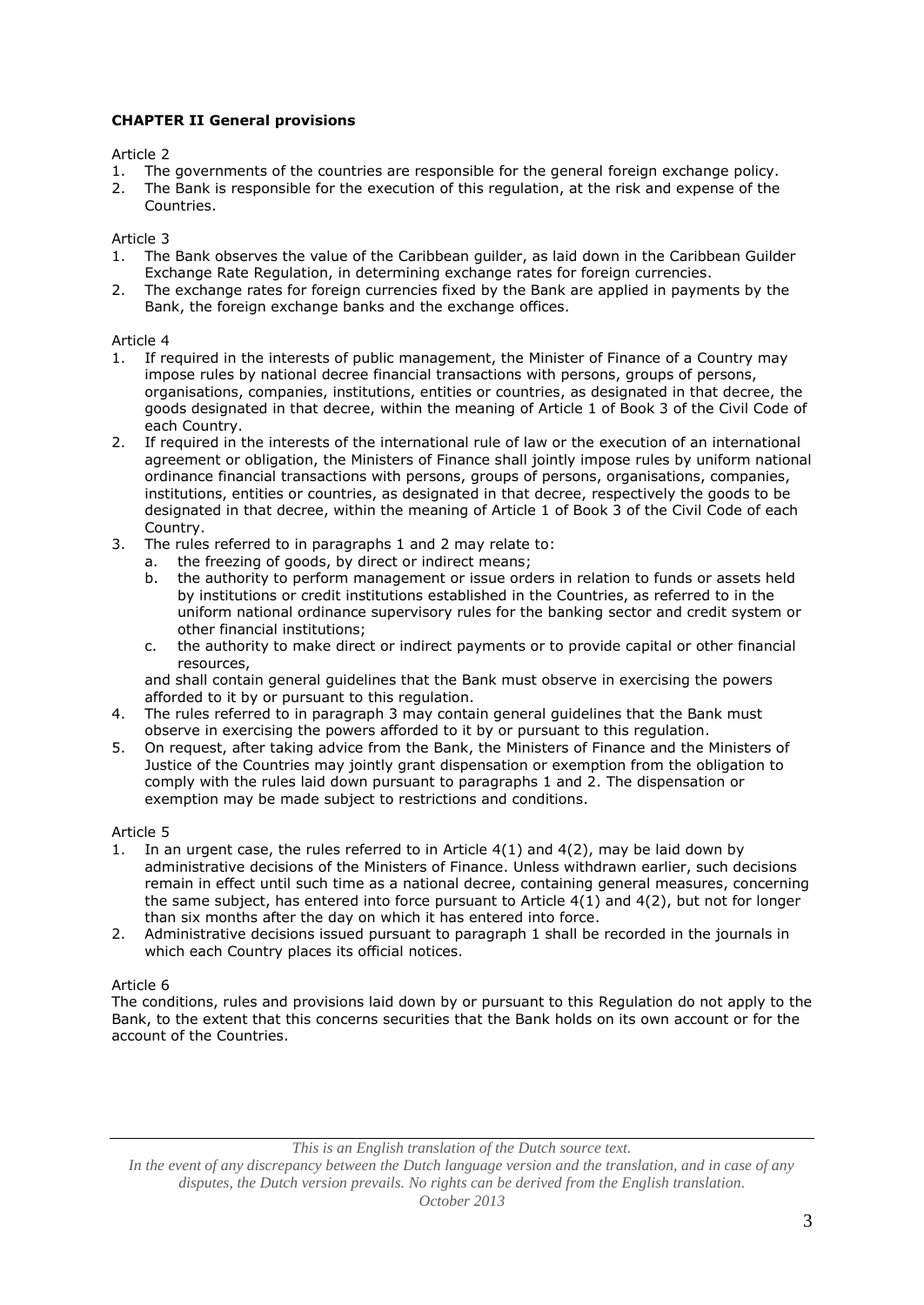- 1. The foreign exchange banks are subject to the supervision of the Bank in relation to the performance of their work in compliance with the conditions, rules and provisions laid down by or pursuant to this regulation.
- 2. The Bank is authorised to issue instructions to the foreign exchange banks in relation to the performance of their work, referred to in paragraph 1; these instructions form part of the conditions under which these banks are authorised to operate as foreign exchange banks.

# Article 8

- 1. The Bank is authorised to grant persons or institutions authorisation to operate as an exchange office under a licence, subject to the conditions that it imposes.
- 2. In performing their work, the exchange offices shall observe the instructions, referred to in Article 7, to the extent that this applies to their work; the instructions form part of the conditions under which the authorisation, referred to in paragraph 1 is granted.
- 3. Exchange offices are subject to the supervision of the Bank with regard to the performance of their work.

# Article 9

- 1. Everyone is required to provide the Bank, on request, with all information and data that are of importance for the preparation of the balance of payments.
- 2. By way of derogation from the provisions of Article 1, transactions between residents of the Countries are deemed to be balance of payments transactions of the individual countries in the preparation of the balance of payments.
- 3. The Bank is authorised to issue administrative orders in order to obtain the information and data, referred to in paragraph 1.

# **CHAPTER III Payments**

Article 10

- 1. Current payments consist of payments and receipts from and to non-residents for goods, services, income and income transfers that are sub-divided into rules or provisions laid down by or pursuant to this Regulation.
- 2. The foreign payments, referred to in paragraph 1 of this Article, are in principle free; this freedom may be restricted by conditions, rules or provisions laid down by or pursuant to this Regulation.
- 3. If the Bank takes the view that, as a result of foreign payments, the foreign currency reserve position of the Countries has been seriously harmed or that there is a threat of such a development, the Bank may lay down rules regarding the payments and receipts, referred to in paragraph 2; these rules may include the prohibition of payment or receipt of designated payments without a licence.

Article 11

- 1. Apart from the payments, referred to in Article 10, all other foreign payments, including capital transactions, are prohibited without a licence.
- 2. The performance of, or assistance in actions relating to, or that lead to the payments and capital transactions, referred to in paragraph 1, and the provision of guarantees, surety and other security for the performance or assistance in such actions is prohibited for residents, other than pursuant to a licence.

# Article 12

Except in the case of dispensation, payments to non-residents must be made in a foreign currency and must be charged to an account denominated in that currency, held in the name of the Bank or of a foreign exchange bank, or must be credited to an account denominated in that currency and held in the name of the non-resident in the books of the Bank or of a foreign exchange bank.

Article 13

1. If residents have not sold their foreign negotiable instruments or foreign receivables, or have not issued these for collection and transferred them to a foreign exchange bank, they are required to provide for collection of their foreign negotiable instruments or foreign receivables

*This is an English translation of the Dutch source text.*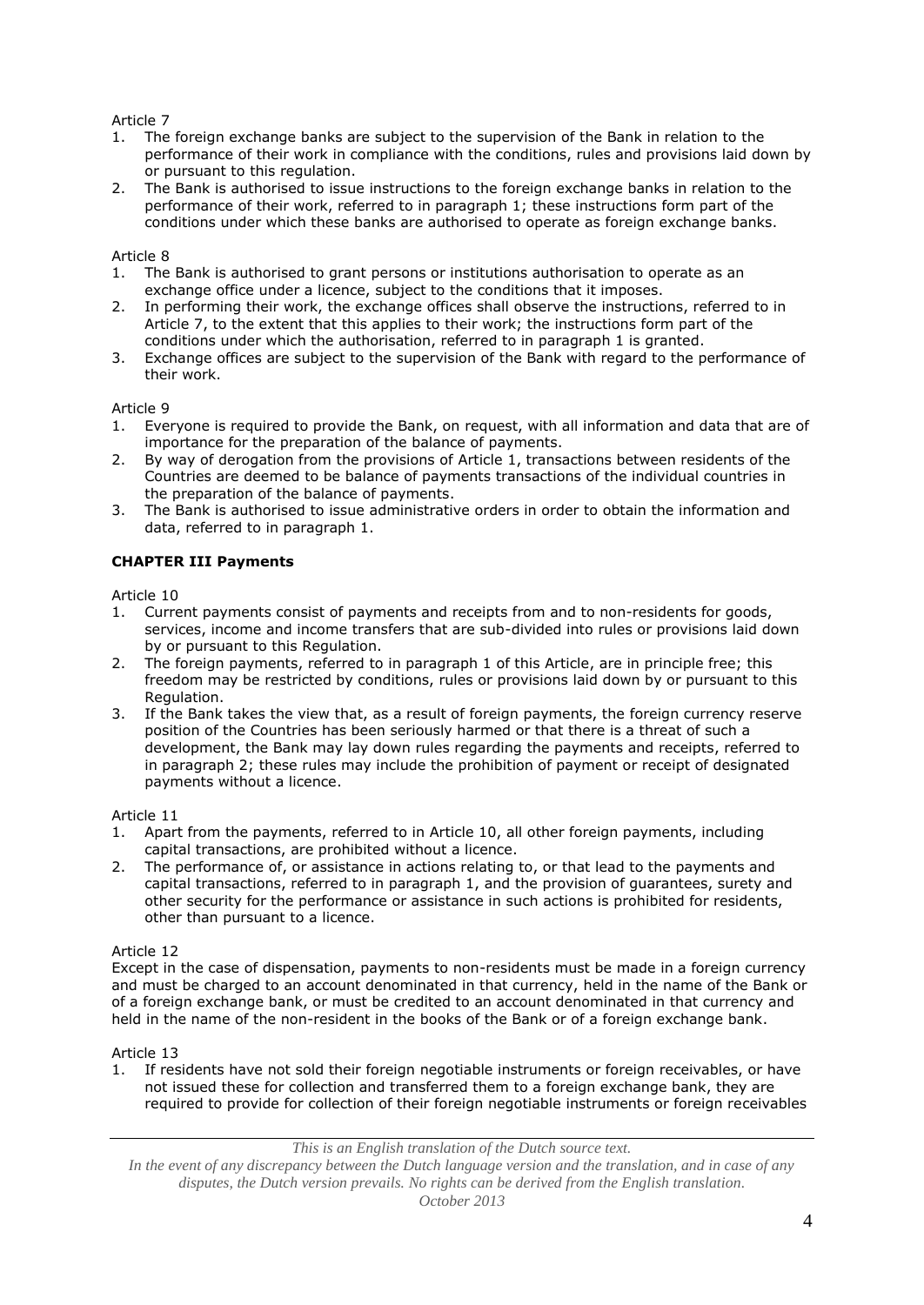without delay, as soon as a negotiable instrument becomes payable or a receivable becomes exigible.

- 2. The collection, referred to in paragraph 1, must take place either by providing for the amount receivable to be deposited in a foreign account in the name of the Bank or in the name of a foreign exchange bank or by providing for the payment of the amount receivable from a credit balance of a non-resident or of the Bank, or of a foreign exchange bank.
- 3. If the collection of a foreign negotiable instrument or a foreign receivable takes place in the manner, referred to in paragraph 2, crediting of the relevant amount in a foreign currency account in the name of the resident at the Bank or at a foreign exchange bank is permitted.
- 4. Dispensation may be granted from the provisions of this Article.

### Article 14

Other than pursuant to a licence, residents are not permitted to keep a credit balance in Caribbean guilders in their books, of any description, for or in the name of a non-resident, to the extent that this credit balance arises or arose through a transfer from foreign countries or through a deposit of Caribbean guilders or foreign currency by or on the instructions of non-residents.

# Article 15

Other than for travel purposes, no-one is permitted to export legal tenders other than under a licence.

### Article 16

- 1. Residents are not permitted to import or export precious metals, gold, gems, securities and similar assets other than under a licence.
- 2. Subject to dispensation, residents are required to deposit their foreign securities in safe custody:
	- a. within the Countries: at the Bank or at a foreign exchange bank;
	- b. abroad: with a non-resident, for addition to a deposit in the name of the Bank or in the name of a foreign exchange bank.
- 3. With regard to securities to be deposited in safe custody that are provided with coupon sheets or dividend coupon sheets, the deposit of such coupon sheets or dividend coupon sheets in safe custody in the manner, referred to in paragraph 2, will suffice.

# **CHAPTER IV Licences**

Article 17

- 1. To the extent that a licence or dispensation is required by or pursuant to this Regulation for the performance or assistance in actions, the Bank is authorised to grant the licence or dispensation.
- 2. If a licence or dispensation is required by or pursuant to this Regulation for certain actions that tend to be performed repeatedly, the Bank may grant a general licence or dispensation for the performance of, or assistance in such actions.
- 3. A licence or dispensation may be granted subject to conditions; if a condition is not met, the licence or dispensation is deemed not to have been granted.
- 4. Obligations may be attached to a licence or dispensation.

Article 18

- 1. The Bank shall grant the licence or dispensation, referred to in Article 17(1) and 17(2), if the requirements laid down in the rules of the Bank concerning integrity are met. The Bank shall provide for the disclosure of these rules.
- 2. Anyone who is granted a licence or dispensation by or pursuant to this regulation is required to comply with the requirements laid down by or pursuant to this regulation for obtaining the licence or dispensation, and to continue to comply with the conditions laid down by, and the obligations associated with the licence or dispensation.

Article 19

If, in the view of the Bank, exceptional conditions pertain, the Bank may grant a licence or dispensation for the performance of or assistance in an action after the event; this licence or

*This is an English translation of the Dutch source text.*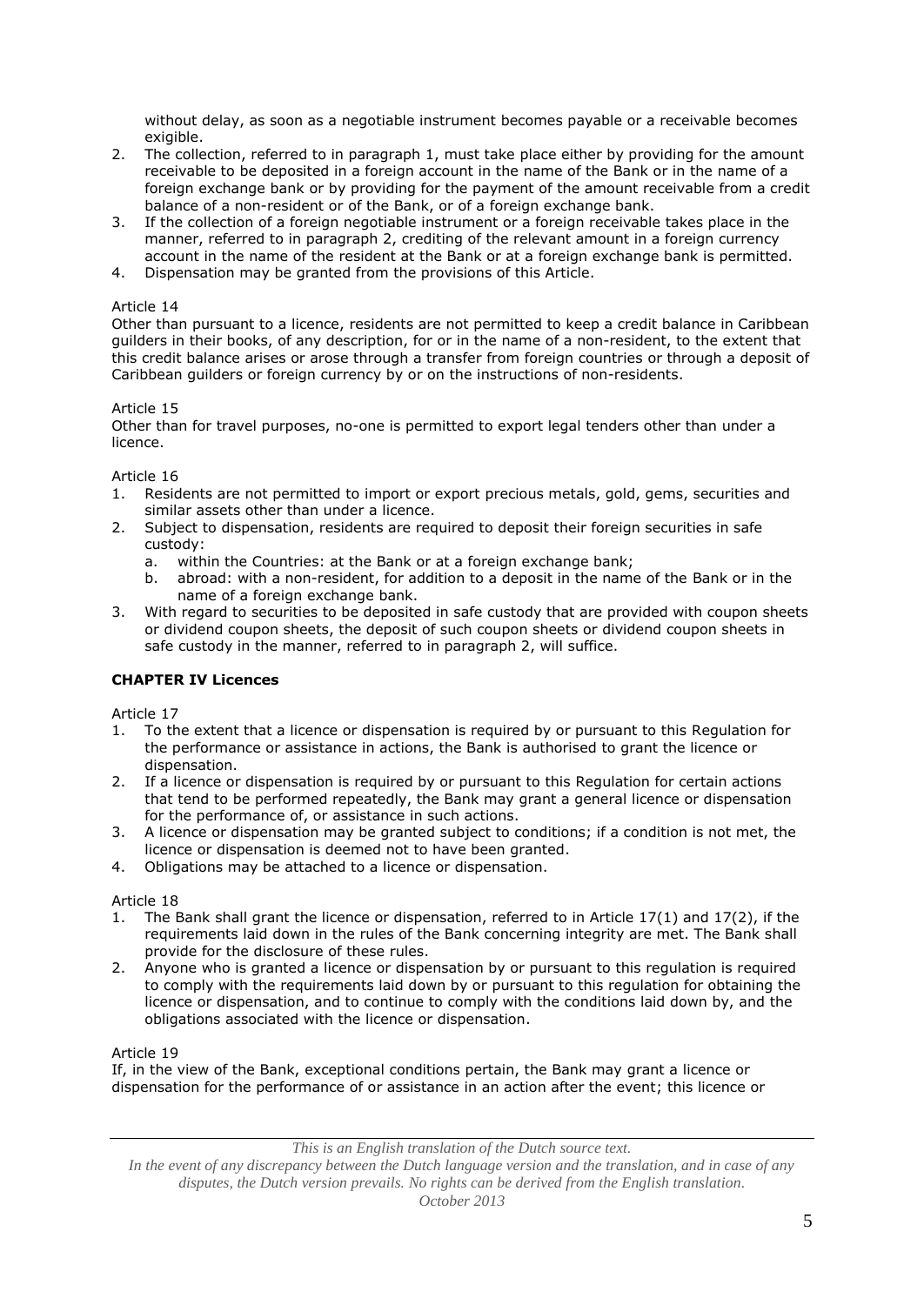dispensation is deemed to have been granted at the time of the performance of, or assistance in that action.

# Article 20

Licenses or dispensations required by or pursuant to this regulation for the performance of, or assistance in an action may be requested from and granted to anyone, who is party to, or assists in such an action. If the licence is granted, it applies for all persons who are party to or assist in the action.

# Article 21

- 1. The licence-holder or the person with dispensation is required to comply, and to continue to comply with rules concerning integrity, to be laid down by the Bank.
- 2. In order to implement recommendations, warnings and regulations of international or intergovernmental organisations, the Bank may issue rules for the institutions under its supervision pursuant to this regulation, which are required to comply, and to continue to comply with such rules.
- 3. The Bank shall provide for the disclosure of the rules, referred to in paragraphs 1 and 2, including the posting of those rules on the Bank's website, stating the issue date.

# Article 22

- 1. The Bank may withdraw the licence or dispensation if:
	- a. the licence-holder or the person granted dispensation requests their withdrawal. The Bank shall issue a decision on such a request within 60 days of its receipt;
	- b. the data or documents provided in order to obtain the licence or dispensation prove to be inaccurate or incomplete, to the extent that a different decision would have been taken on the application if the correct circumstances had been fully known in the assessment of the application;
	- c. circumstances arise or facts become known on the basis of which the licence or dispensation would have been refused if these had arisen or been known before the date on which the licence or dispensation was granted;
	- d. the licence-holder or person granted dispensation is deceased;
	- e. the licence-holder or person granted dispensation is in liquidation;
	- f. the licence-holder or person granted dispensation has been declared bankrupt or has been issued a mandatory liquidation order;
	- g. the licence-holder or person granted dispensation abuses or makes improper use of the licence or of the dispensation;
	- h. the licence-holder or person granted dispensation does not, or no longer complies with the obligations laid down by or pursuant to this regulation.
- 2. The Bank shall serve the decision to withdraw the licence or dispensation, or the refusal to withdraw the licence or dispensation on the person concerned by bailiff's writ.
- 3. As soon as a decision to withdraw a licence has become final, the Bank shall publish the decision and, if it considers this necessary in the interests of financial transactions, the reasons for the withdrawal, in the journals in which each Country publishes official notices. If it considers this necessary in the interests of financial transactions, the Bank may also announce the decision and the reasons for the withdrawal, referred to in the first sentence, in another manner, as it sees fit. The costs of the announcement shall be borne by the party from which the licence or the dispensation is withdrawn.
- 4. The Bank may postpone the publication referred to in paragraph 3 to a date that it shall fix if the announcement could cause serious harm to the interests of the interested parties.

# **CHAPTER V Offshore companies**

Article 23

If the Bank grants an offshore company dispensation from the conditions, rules and provisions laid down by or pursuant to Articles 10, 11, 12, 13, 14, 15 and 16, it may declare that the offshore company is deemed to be a non-resident with regard to payments.

*This is an English translation of the Dutch source text.*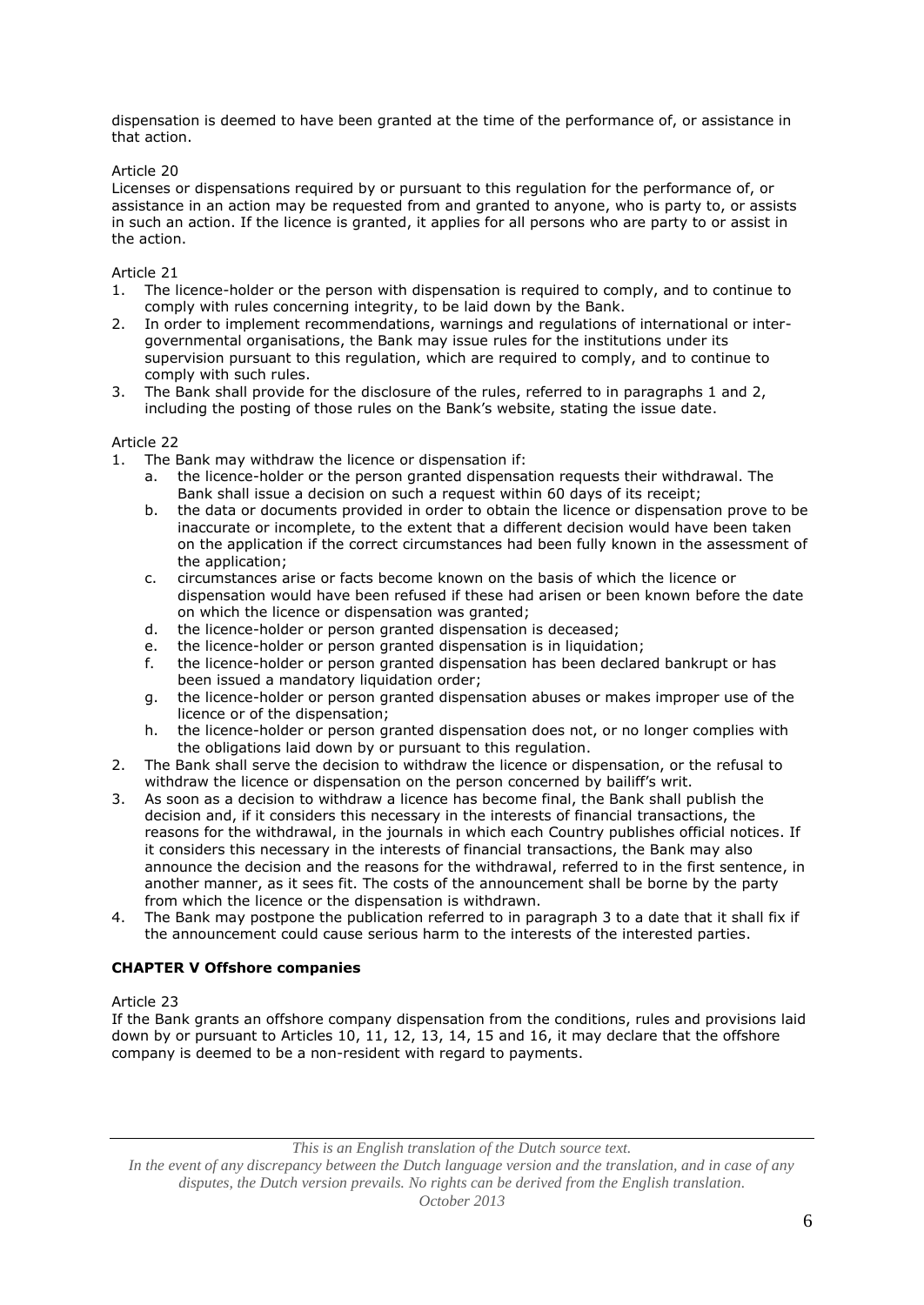- 1. If the Bank has issued dispensation and the declaration, referred to in Article 23, the provisions of Article 26 do not apply to the relevant offshore company unless the bank reasonably suspects action in contravention of the conditions subject to which the dispensation, referred to in Article 23, is granted.
- 2. If the bank establishes, on the basis of the investigation in compliance with the provisions of Article 78, that one or more of the conditions, referred to in Article 23, have been contravened, it may withdraw the dispensation at least three months after notifying the legal representative of the relevant offshore company of its intention to do so, by registered mail.

# **CHAPTER VI Special provisions**

# Article 25

All documents drawn up in connection with the application of and compliance with the provisions laid down by or pursuant to this Regulation are free of seals and of the formality of registration.

# Article 26

- 1. Unless provided otherwise by this Regulation, no compensation shall be paid for damages resulting from the conditions, rules and provisions laid down by or pursuant to this Regulation.
- 2. If an action, for which a licence or dispensation is required, is performed without a licence or dispensation, the parties with an interest in the action may not invoke the absence of the licence or dispensation against each other.

# Article 27

- 1. Data and information concerning individual residents and non-residents, provided or obtained as a result of the provisions laid down by or pursuant to this regulation, and data and information received from an institution as referred to in Article 28(1) and 28(2), shall not be published and are confidential.
- 2. Everyone who performs any task on the grounds of the application of this regulation or decisions taken pursuant to this regulation is forbidden to make any further or other use of data or information provided pursuant to this regulation or received from an institution as referred to in Article 28, or of data or information obtained in the investigation of books, documents or other information carriers, or to publish or otherwise disclose this, beyond what is required for the performance of that task or by this regulation.
- 3. By way of derogation from the provisions of paragraphs 1 and 2, the Bank is authorised, in the interests of financial transactions, to report suspicions of criminal offences. In the cases in which the Bank has made a report, or in the cases in which the Bank is called to act as a witness or expert, the Bank is authorised to provide information in relation to the detection, preliminary court investigation or the hearing of the case in court.
- 4. By way of derogation from the provisions of paragraphs 1 and 2, the Bank is authorised to issue notices, making use of data or information obtained in the performance of its task mandated pursuant to this regulation, provided that these cannot be traced to individual residents and non-residents. With the written consent of the resident or non-resident concerned, the data or information concerning individual residents or non-residents may be published.
- 5. By way of derogation from paragraphs 1 and 2, the Bank is authorised to inform the notification points referred to in the national ordinances concerning reporting of unusual transactions if it discovers facts in the performance of its task mandated pursuant to this regulation which give rise to suspicions of money laundering or financing of terrorism.

# Article 28

- 1. By way of derogation from Article 27(1) and 27(2), the Bank is authorised to provide data or information obtained in the performance of its task mandated pursuant to this regulation to government agencies of the Countries or foreign government agencies, or to other agencies in the countries or abroad, designated by the government, which are responsible for supervision of the financial markets or of legal entities, partnerships r natural persons operating in those markets, unless:
	- a. the purpose for which the data or information will be used is insufficiently determined;

*This is an English translation of the Dutch source text.*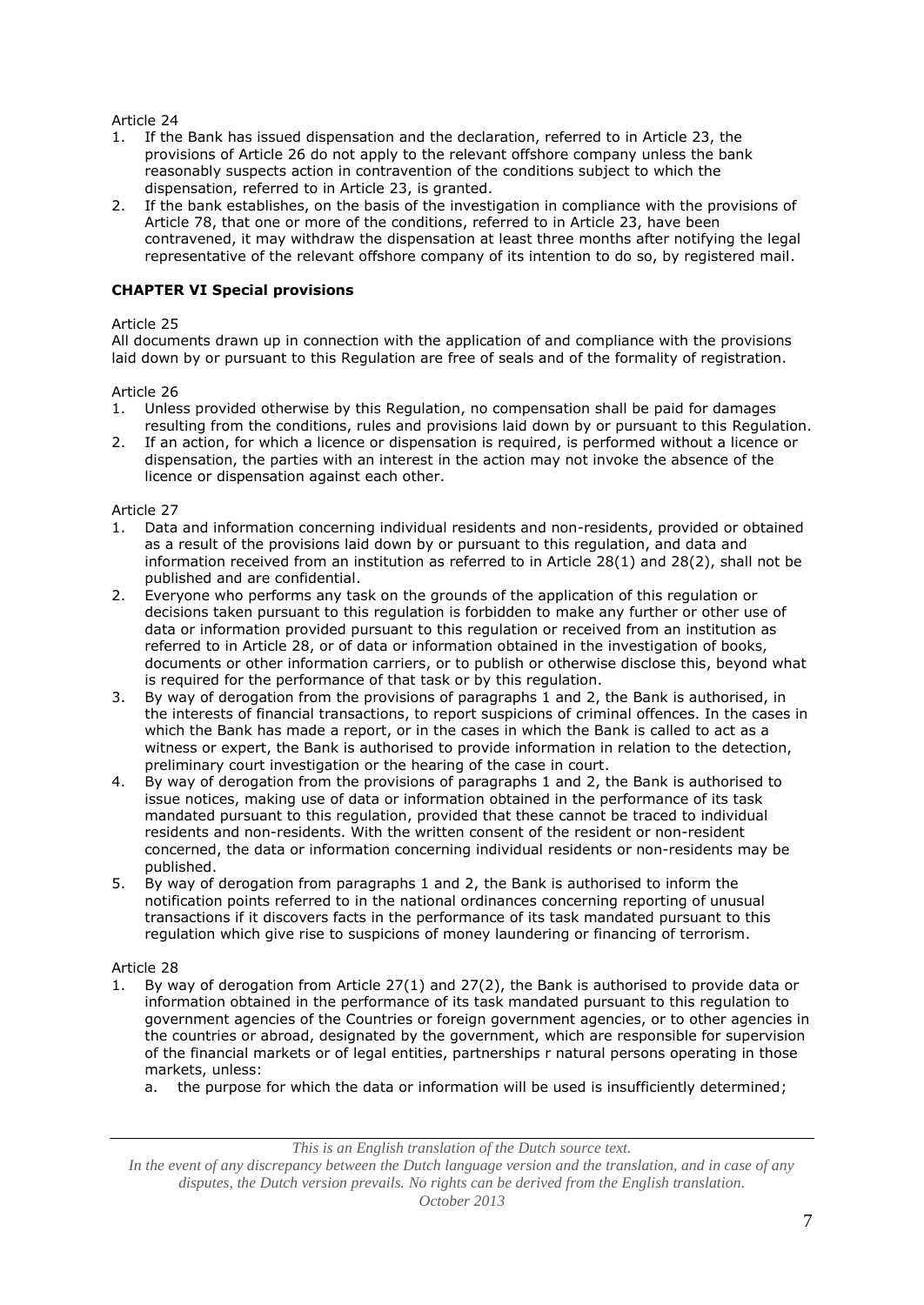- b. the envisaged use of data or information is not consistent with supervision of financial markets or of legal entities, partnerships or natural persons operating in those markets;
- c. the provision of the data or information would be inconsistent with the legal regulations or the public order of the Countries;
- d. the confidentiality of the data or information is insufficiently assured;
- e. the provision of the data or information reasonably is in conflict with, or could potentially conflict with the interests that this regulation serves to protect;
- f. there is insufficient assurance that the data or information will not be used for a purpose other than that for which they are provided.
- 2. By way of derogation from Article 27(1) and 27(2), the Bank is authorised to provide data or information obtained in the performance of its task, mandated pursuant to this regulation, to the Department of Public Prosecutions of each Country, the notification points referred to in the national ordinances concerning reporting of unusual transactions, or other authorities responsible for detection and prosecution, to the extent that, in the view of the Bank, those data or information are or could be of importance for the investigations of, or investigations still to be opened by the Department of Public Prosecutions of each country, the notification points referred to in the national ordinances concerning reporting of unusual transactions, or other authorities responsible for detection and prosecution.

- 1. In order to implement treaties on the exchange of data or information, or to implement binding decisions of organisations governed by international law in relation to the supervision of the financial markets or of legal entities, partnerships or natural persons operating in those markets, the Bank may, for an institution operating in a state that is party to a treaty with the Countries, or that is subject to the same binding decision of an organisation governed by international law as the Countries and that is responsible in that State for the implementation of statutory regulations concerning supervision of foreign exchange transactions, request information of or open investigations or have investigations opened into any party under its supervision pursuant to this regulation or any party that can reasonably be assumed to possess data or information that could be important for the implementation of the aforementioned statutory regulations.
- 2. Parties requested to provide data or information as referred to in paragraph 1 shall provide those data or information within a term to be fixed by the Bank.

# Article 30

- 1. The Bank may permit an official of a foreign institution as referred to in Article 29(1) to participate in the implementation of a request as referred to in that paragraph.
- 2. The person with respect to whom an investigation is opened as referred to in Article 29(1)shall provide the official, referred to in paragraph 1, with all the assistance necessary for the proper conduct of that investigation, on the understanding that the person with respect to whom an investigation is opened and who is not under supervision pursuant to this regulation is only required to provide access to commercial data and documents.
- 3. The official, referred to in paragraph 1, shall follow the instructions of the person responsible for conducting the investigation and is under the supervision of that person.

# Article 31

- 1. An applicant for dispensation from the provisions of Article 10 up to and including Article 16 owes a sum to the Bank in relation to that application.
- 2. The costs associated with the implementation of the provisions laid down by or pursuant to this regulation shall be charged on to the holders of licences or dispensation, foreign exchange banks or exchange offices. By national decree, containing general measures, further rules shall be laid down for the passing on of costs and the amounts referred to in this Article shall be fixed.
- 3. The amounts, referred to in this Article, shall be fixed at a level where the total amounts to be charged are equal to at most the costs that the Bank incurs in relation to the handling of the licence and dispensation applications and with regard to the supervision of the foreign exchange banks and exchange offices that its performs.
- 4. The amount due in paragraph 2 is paid within four weeks of the date of the letter imposing the payment obligation.

*In the event of any discrepancy between the Dutch language version and the translation, and in case of any disputes, the Dutch version prevails. No rights can be derived from the English translation. October 2013*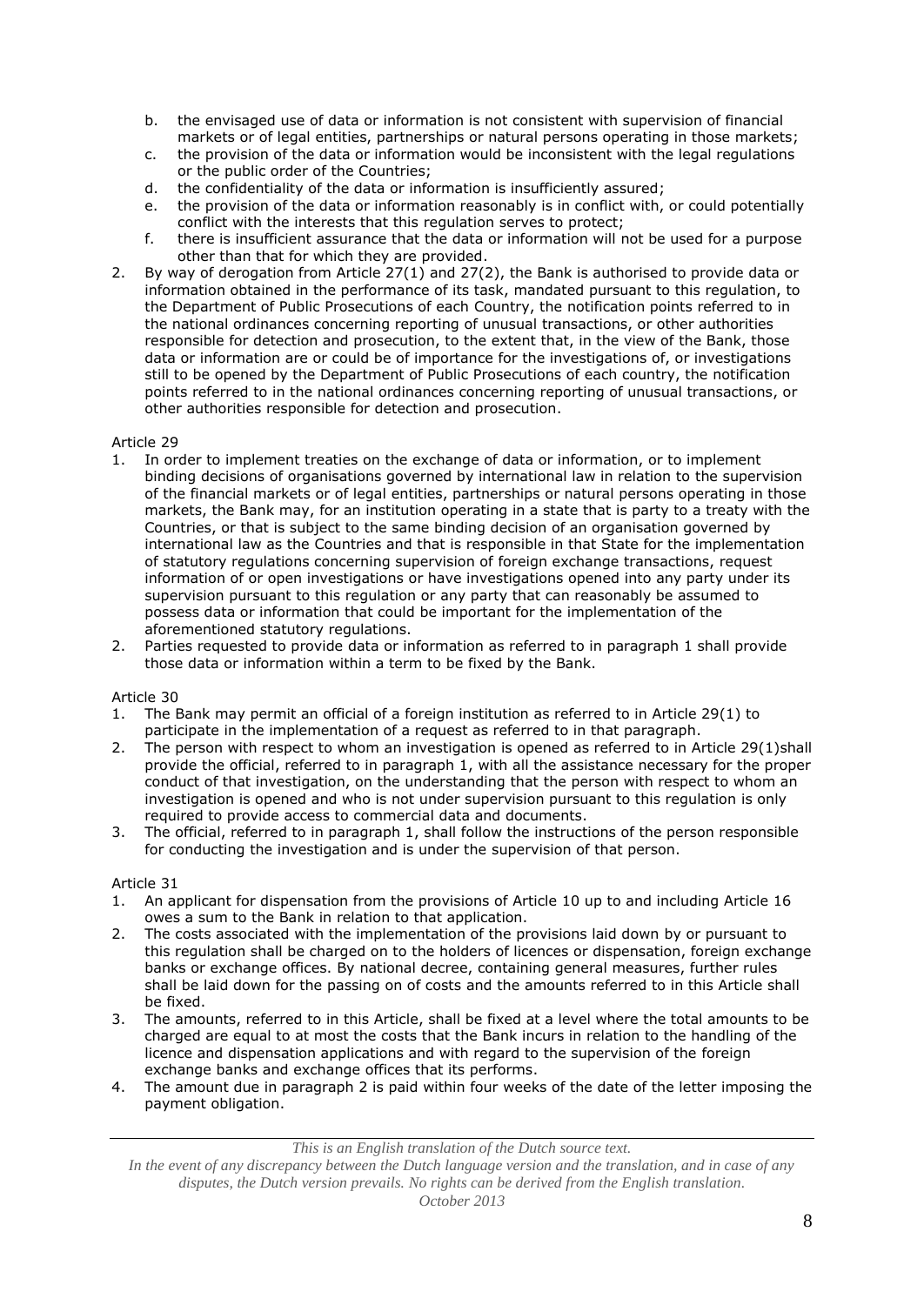- 5. If payment is not made, the amount due in paragraph 2 is increased by interest at the legal rate in the Country concerned, to be calculated from the date on which the term referred to in the preceding paragraph expires.
- 6. If the amount payable in paragraph 2 is not paid within the set term, the Bank shall send a written admonition to pay the amount plus the costs of the admonition within two weeks of the date of the admonition. The admonition shall contain notice that the amount increased by the costs of the admonition, to the extent that this amount is not paid within the set term, shall be claimed in accordance with paragraph 7.
- 7. In the absence of prompt payment, the Bank may collect the amount plus the costs of the admonition and of the collection by writ of execution.
- 8. The writ of execution shall be served by bailiff's writ at the expense of the person concerned and gives rise to an entitlement to enforcement, within the meaning of Book Two of the Code of Civil Procedure of each Country.
- 9. Article 64 is likewise applicable.

A resident is not permitted to assist in an agreement or action in respect of which he knows or can reasonably be expected to know that a licence or dispensation is required for its contracting or performance on the grounds of conditions, rules and provisions laid down by or pursuant to this Regulation, unless he verified in advance that the required licence or dispensation was granted.

Article 33

- 1. If the licence-holder or the person to whom dispensation was granted does not comply with the obligations imposed by or pursuant to this regulation, the Bank may issue instructions to the licence-holder or the person with dispensation to comply with these within a term that it sets.
- 2. If the Bank does not receive a satisfactory response from the licence-holder or the person to whom dispensation was granted within the term that it set, or if, in the view of the Bank, its instructions have not been followed or have not been followed adequately, it may notify the licence-holder or the person with dispensation by registered mail that the Bank will publish the instructions, referred to in paragraph 1. Publication shall take place in the journals in which the Countries place official notices, as well as in one or more daily newspapers, at the discretion of the Bank. If the licence-holder or the person with dispensation so requires, the correspondence conducted between the Bank and the licence-holder or the person with dispensation in response to the instructions will also be published in the publication.
- 3. The Bank may publish the instructions, referred to in paragraph 1, only when its decision to do so has become final. If the licence-holder or the person with dispensation complies with the instructions after the publication, or the Bank withdraws the instructions, the Bank shall give notice of this in the same manner as the aforementioned publication.

# **CHAPTER VII Astreinte**

Article 34

'Astreinte' refers to a recovery sanction involving:

- a. an order for full or partial reversal of the violation, and
- b. the obligation to pay a sum of money if the order is not carried out, or is not carried out promptly.

Article 35

- 1. The Bank may impose an astreinte on a licence-holder or person with dispensation who fails to comply with the obligations laid down by or pursuant to this regulation, or who fails to do so promptly.
- 2. The astreinte may be imposed as soon as there is an obvious threat of the violation.
- 3. The astreinte shall describe the recovery measures to be taken.
- 4. An astreinte that serves to reverse a violation or to prevent a further violation shall be accompanied by the fixing of a term within which the offender can carry out the order without being liable for a penalty.
- 5. A decision to impose an astreinte shall be recorded in writing and is an administrative decision.

*This is an English translation of the Dutch source text.*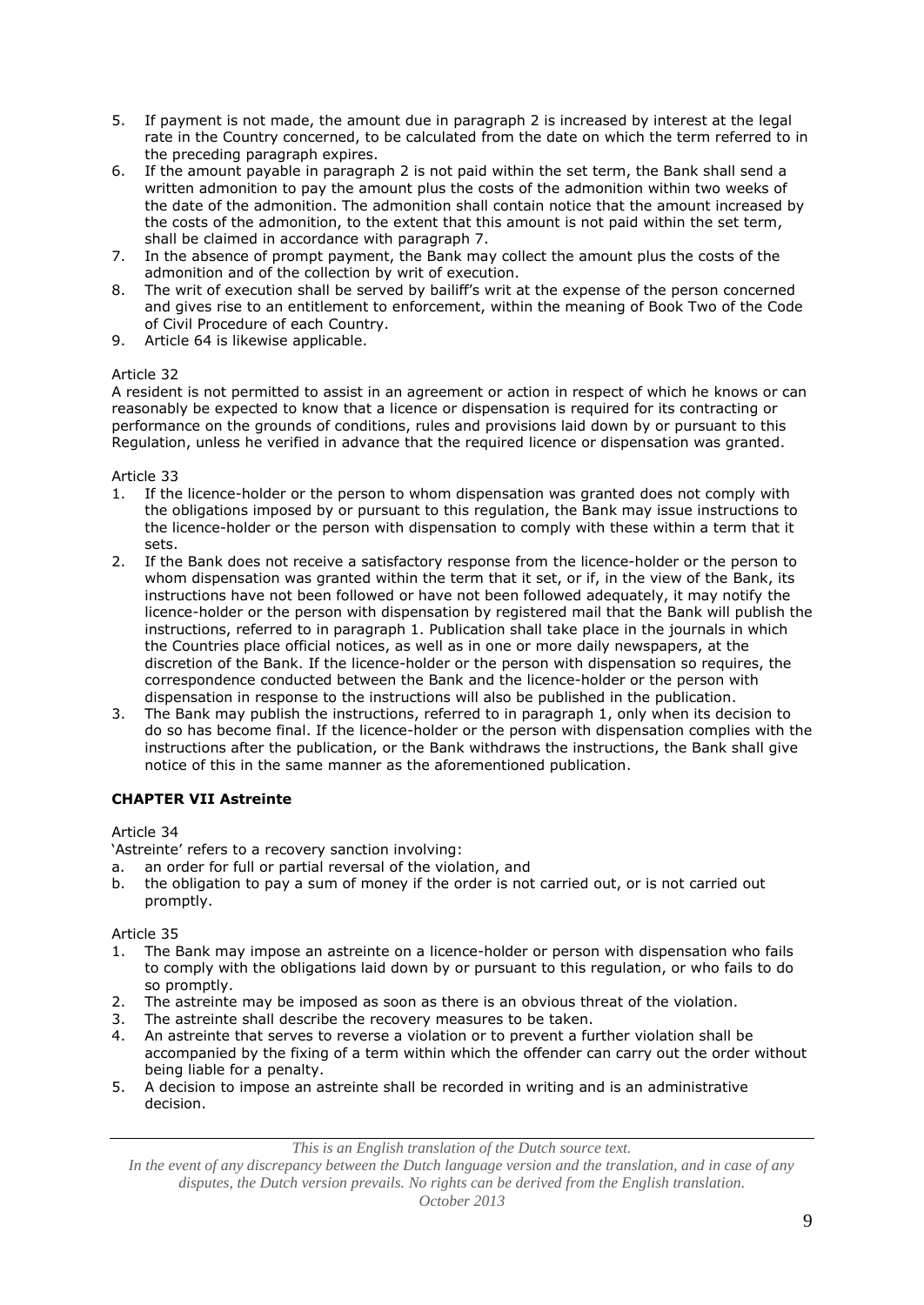- 6. The Bank shall fix the penalty either as a lump sum or as an amount for each unit of time in which the order is not carried out or for each violation of the order. The amounts shall be in reasonable proportion to the seriousness of the interests harmed and the envisaged effect of the penalty.
- 7. The amount of the penalty for the different violations shall be laid down by national decree, containing general measures.

A penalty that has fallen due shall be paid within six weeks of the date on which it becomes due by law.

### Article 37

- 1. If an astreinte is imposed, the Bank may, at the request of the offender, revoke the order, suspend the term of the order for a particular period, or reduce the penalty in the event of the permanent or temporary inability of the offender to meet its obligations, partially or in full.
- 2. If an astreinte is imposed, the Bank may, at the request of the offender, revoke the order if the administrative decision has been in effect for one year without the penalty falling due.

### Article 38

By way of derogation from Article 65(1), the power to collect a penalty that has fallen due is prescribed by the passage of one year from the date on which it falls due.

### Article 39

To the extent that grounds for the justification of the violation existed, no astreinte may be imposed.

### Article 40

- 1. Before issuing a warning to make payment of the penalty, the Bank shall issue an administrative decision concerning the collection of the penalty.
- 2. The Bank shall also issue an administrative decision concerning the collection of the penalty at the request of an interested party.
- 3. The Bank shall issue a decision on the request within six weeks.

#### Article 41

- 1. If it follows from an administrative decision to withdraw or alter an astreinte that an administrative decision to collect the penalty that has already been issued cannot be upheld, that administrative decision shall lapse.
- 2. The Bank may issue a new collection order that is consistent with the altered astreinte.

#### Article 42

Objections, appeals, or petitions for provisional relief against the astreinte also relate to an administrative decision serving for collection of the penalty, to the extent that the interested party contests that administrative decision.

# **CHAPTER VIII Administrative penalty**

Article 43

An 'administrative penalty' refers to the punitive sanction involving an unconditional obligation to pay a sum of money.

#### Article 44

- 1. The Bank may impose an administrative penalty on a licence-holder or a person with dispensation who fails to comply with the obligations imposed by or pursuant to this regulation, or fails to do so promptly, for each day that he was in default.
- 2. The amount of the administrative penalty for the different violations shall be laid down by national decree, containing general measures and shall in any event be matched to the severity and the duration of the violation, as well as to the extent to which an accusation can be made against the offender in that regard.

*This is an English translation of the Dutch source text.*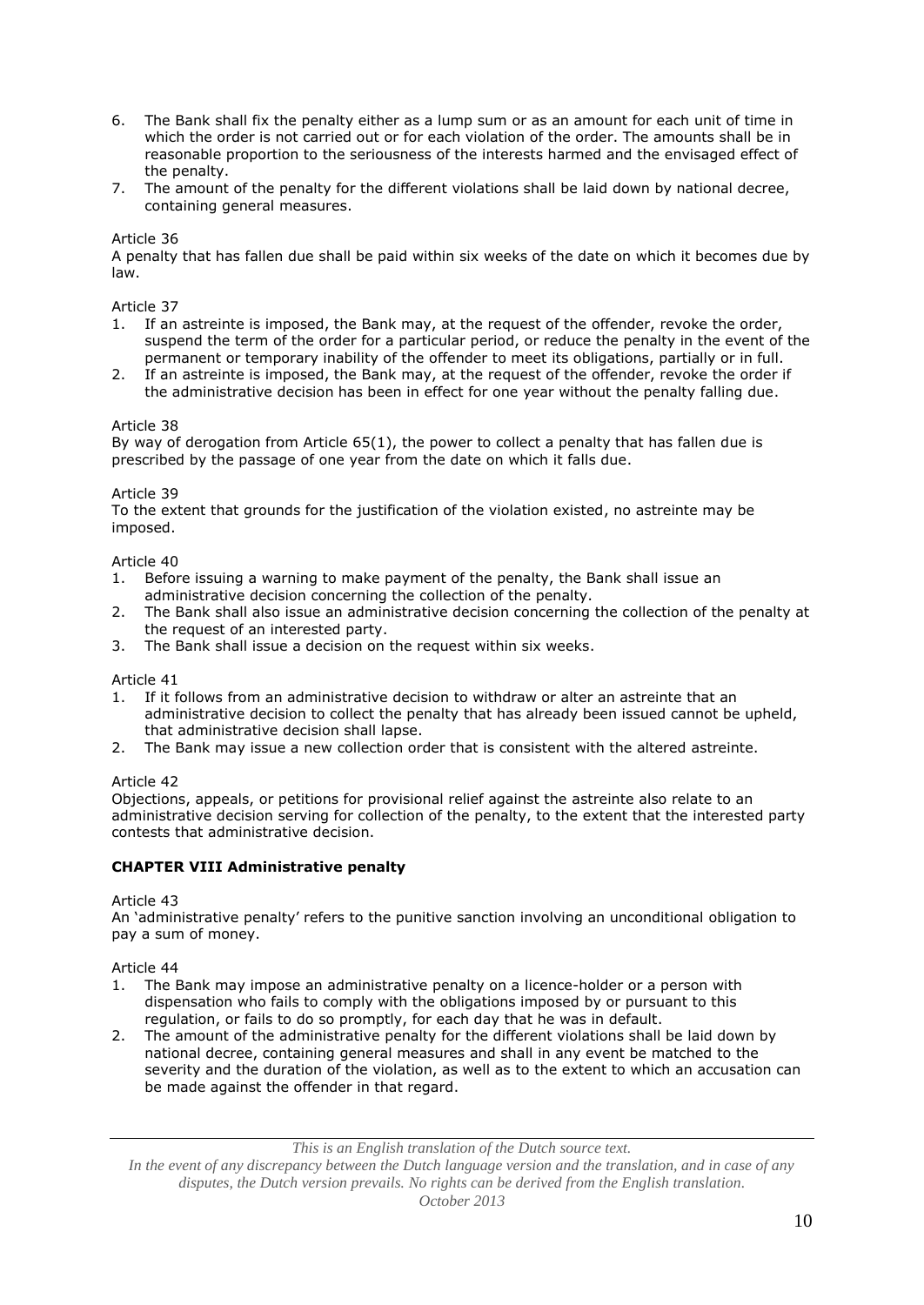3. Before imposing an administrative penalty, the Bank shall notify the person concerned in writing of the intention to impose a penalty, stating the grounds on which that intention is based.

# Article 45

No administrative penalty shall be imposed if:

- a. the violation cannot be attributed to the offender;
- b. the offender is deceased;
- c. an administrative penalty has already been imposed on the offender previously, for the same violation.

### Article 46

No administrative penalty shall be imposed if criminal proceedings have been instituted against the offender for the same conduct and the inquiries in court have commenced, or the right to criminal prosecution has lapsed pursuant to Article 76 of the Criminal Code of each country.

# Article 47

- 1. An administrative penalty shall lapse if it has not become final by the date of the offender's decease. A final administrative penalty shall lapse, to the extent that it has not yet been paid on that date.
- 2. An administrative penalty already imposed shall lapse if the Common Court of Justice of Aruba, Curaçao, Sint Maarten, and of Bonaire, Sint Eustatius and Saba orders prosecution of the offender for that offence, applying Article 25 of the Code of Criminal Procedure of each country.
- 3. The authorisation to impose an administrative penalty lapses one year from the date on which the violation took place.
- 4. If an objection or appeal is submitted against the administrative penalty, the prescription term is suspended until a final decision is handed down on the objection or appeal.

### Article 48

- 1. If the persons referred to in Article 78(1) hear a particular natural person or legal entity with a view to imposing an administrative penalty on them, such persons are not required to submit statements on the violation for that purpose. The persons concerned shall be notified of this before they are requested orally to provide information in that regard.
- 2. If an appeal is filed against an administrative penalty, the party on which the penalty is imposed is not obliged to submit statements concerning the violation.

#### Article 49

- 1. The Bank or the persons referred to in Article 78(1) may draw up a report on the violation.
- 2. The report shall be dated and shall in any event contain:
	- a. the name of the offender;
	- b. the violation, as well as the rule violated;
	- c. if necessary, an indication of the location and time at which, or period during which the violation was observed.
- 3. A copy of the report shall be sent or handed to the offender no later than the date of the announcement of the administrative decision to impose the administrative penalty.
- 4. If a procès-verbal is drawn up of the violation, as referred to in Article 186 of the Code of Criminal Procedure of each country, this shall replace the report for the purposes of the application of this paragraph.

#### Article 50

- 1. At the time at which the offender is given an opportunity to present its views on the intention to impose an administrative penalty, the report shall be sent or handed to the offender together with the invitation to do so.
- 2. If the Bank decides, after the offender has presented its views, that:
	- a. no administrative penalty shall be imposed for the violation, or
	- b. the violation shall be submitted to the public prosecutor,

the offender shall be notified of this in writing.

*This is an English translation of the Dutch source text.*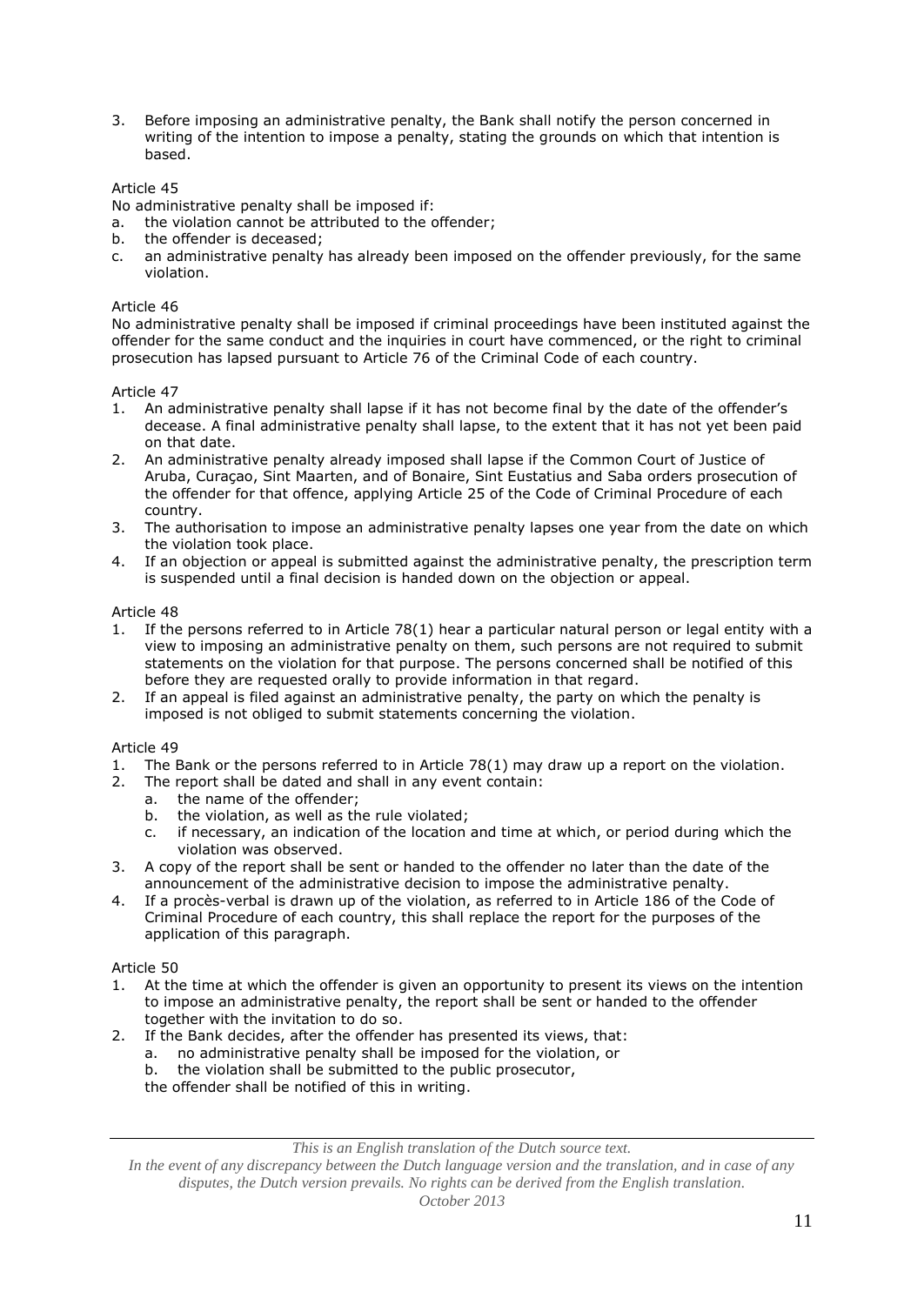An administrative decision to impose an administrative penalty shall in any event state:

- a. the offence concerning which the penalty is imposed, as well as the rule violated;
- b. the sum of money payable, as well as an explanation of the amount; and
- c. the term, as referred to in Article 55, within which the penalty must be paid.

# Article 52

The work in connection with the imposition of a penalty shall be performed by persons who were not involved in establishing the violation and the investigation preceding this.

# **CHAPTER IX Debts**

# Article 53

This paragraph applies to debts arising from the astreinte and the administrative penalty.

# Article 54

- 1. The obligation to pay a sum of money shall be laid down by administrative decision.
- 2. The administrative decision shall in any event state:
	- a. the sum of money payable;
		- b. the term within which payment must take place.

### Article 55

Unless Article 36 applies, payment shall take place within six weeks of the announcement of the administrative decision in the prescribed manner, unless the administrative decision shows a later date.

### Article 56

- 1. Payment shall take place to a branch to be determined by the Bank or through crediting of a bank account designated for that purpose by the Bank.
- 2. Payment shall be made in Caribbean guilders, unless otherwise provided by the Bank.
- 3. Payment shall take place on the date on which the payment is made to the branch, or in the case of crediting, the date on which the account of the Bank is credited.
- 4. The costs of payment shall be borne by the debtor.

# Article 57

- 1. The offender is in default if he has not paid within the prescribed term of six weeks.
- 2. The default results in interest falling due at the legal rate, in compliance with Articles 119(1), 119(2) and 120(1) of Book 6 of the Civil Code of each Country.
- 3. The Bank shall fix the amount of the interest payable at the legal rate by administrative decision.

# Article 58

- 1. The Bank shall issue a debtor who is in default a written admonition to pay within two weeks from the date on which the admonition is sent.
- 2. The admonition shall state that in the event of failure to pay promptly, payment may be enforced by measures to collect the debt, to be implemented at the costs of the debtor.
- 3. The Bank may charge a fee for the admonition. The fee shall be stated in the admonition.

# Article 59

- 1. The Bank may issue a writ of execution. The term writ of execution refers to a written order of the Bank serving to enforce payment of a debt, as referred to in Article 53.
- 2. A writ of execution gives rise to entitlement to enforcement that may be executed with the application of the rules of the Code of Civil Procedure of each Country.
- 3. A writ of execution shall be issued only if full payment has not been made within the admonition term set in compliance with Article 58.

# Article 60

1. The admonition fee, interest at the legal rate and the costs of the writ of execution may also be collected with the writ of execution.

*This is an English translation of the Dutch source text.*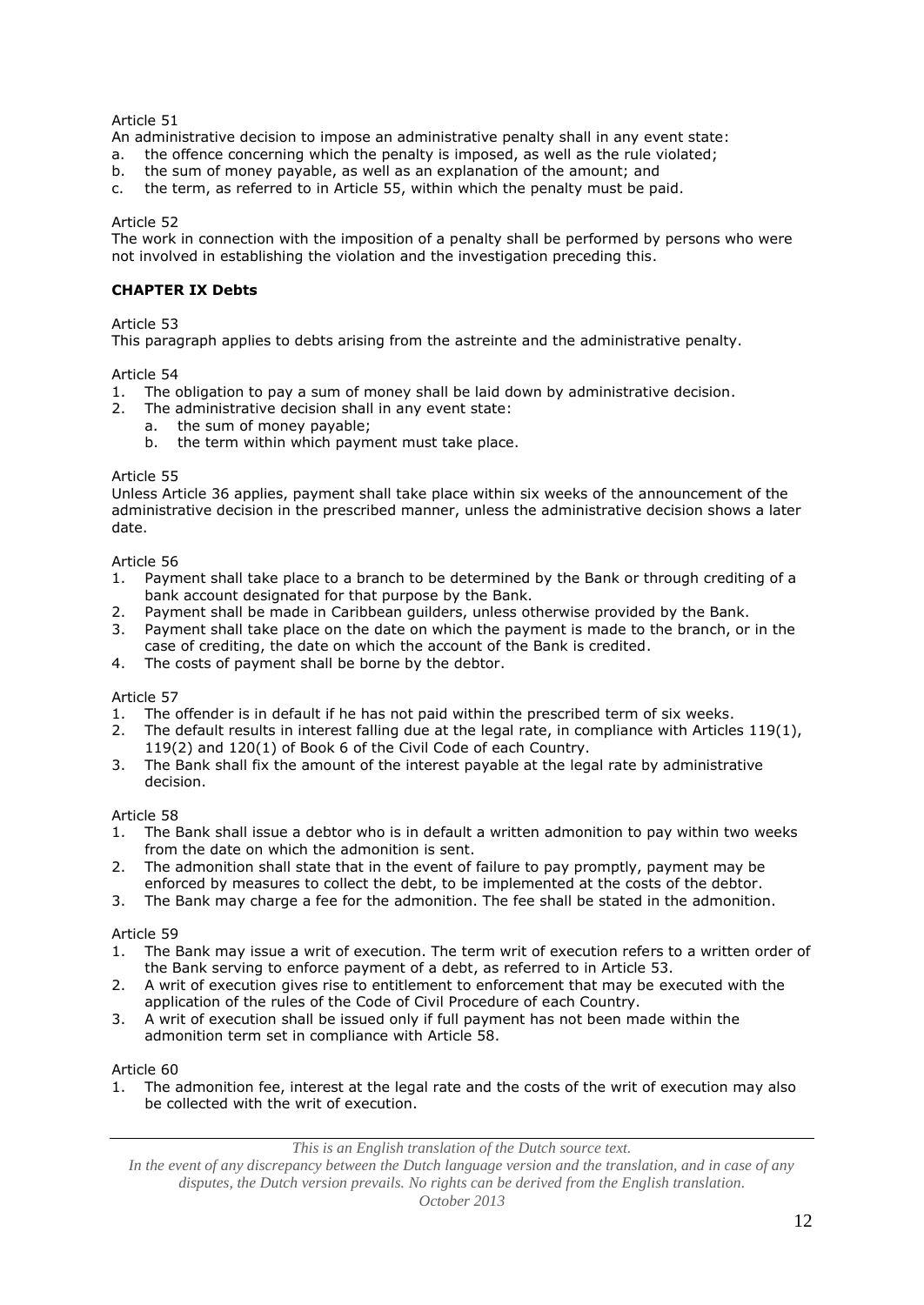- 2. The writ of execution may relate to different obligations of the debtor to pay a sum of money to the Bank.
- 3. The service and enforcement of the writ of execution shall take place at the expense of the person against which it is issued.
- 4. The costs are also due if the writ of execution is not executed, or is not executed in full, due to payments of the amounts owing.

- 1. The writ of execution shall in any event state:
	- a. the term writ of execution in the heading;
	- b. the amount of the principal to be collected;
	- c. the administrative decision or legal rule from which the debt arises;
	- d. the costs of the writ of execution; and
	- e. the fact that it can be executed at the expense of the debtor.
- 2. If applicable, the writ of execution shall state:<br>a. the amount of the warning fee; and
	- the amount of the warning fee; and
	- b. the commencement date for interest at the legal rate.

# Article 62

- 1. A writ of execution shall be announced by means of the service of a bailiff's notification as referred to in the Code of Civil Procedure of each Country.
- 2. The bailiff's notification shall in any event state the judicial institution at which the writ of execution and its enforcement in accordance with Articles 438 and 438a of the Code of Civil Procedure of each Country can be contested.

# Article 63

With regard to the collection, the Bank also possesses the powers of a creditor under private law.

Article 64

- 1. The writ of execution may be contested by summonsing the Bank for a period of six weeks following the date of its service.
- 2. Contesting of the writ leads to suspension of the enforcement. At the request of the public legal entity of Curaçao or the public legal entity of Sint Maarten, the judge may withdraw the suspension of the enforcement.

# **CHAPTER X Limitation**

Article 65

- 1. The legal action for payment of a sum of money as referred to in Article 53, lapses five years after the expiration of the prescribed payment term, unless this arises from an astreinte.
- 2. Following the expiration of the term of limitation, the Bank may no longer exercise its powers to issue admonitions and to issue and enforce a writ of execution.

Article 66

- 1. The limitation is interrupted by prosecution action in compliance with Article 316(1) of Book 3 of the Civil Code of each Country. Article 316(2) of Book 3 of the Civil Code of each Country is likewise applicable.
- 2. Recognition of the right to payment interrupts the limitation of the legal action against the person who recognises the right.
- 3. The Bank may also interrupt the limitation through an admonition as referred to in Article 58 or through action for the enforcement of a writ of execution.

Article 67

- 1. Through the interruption of the limitation, a new term of limitation commences from the start of the following day.
- 2. The new term is equal to the original term, but shall not exceed five years.<br>3. However, if the limitation is interrupted through the institution of a claim th
- 3. However, if the limitation is interrupted through the institution of a claim that is subsequently granted, Article 324 of Book 3 of the Civil Code of each Country is likewise applicable.

*This is an English translation of the Dutch source text.*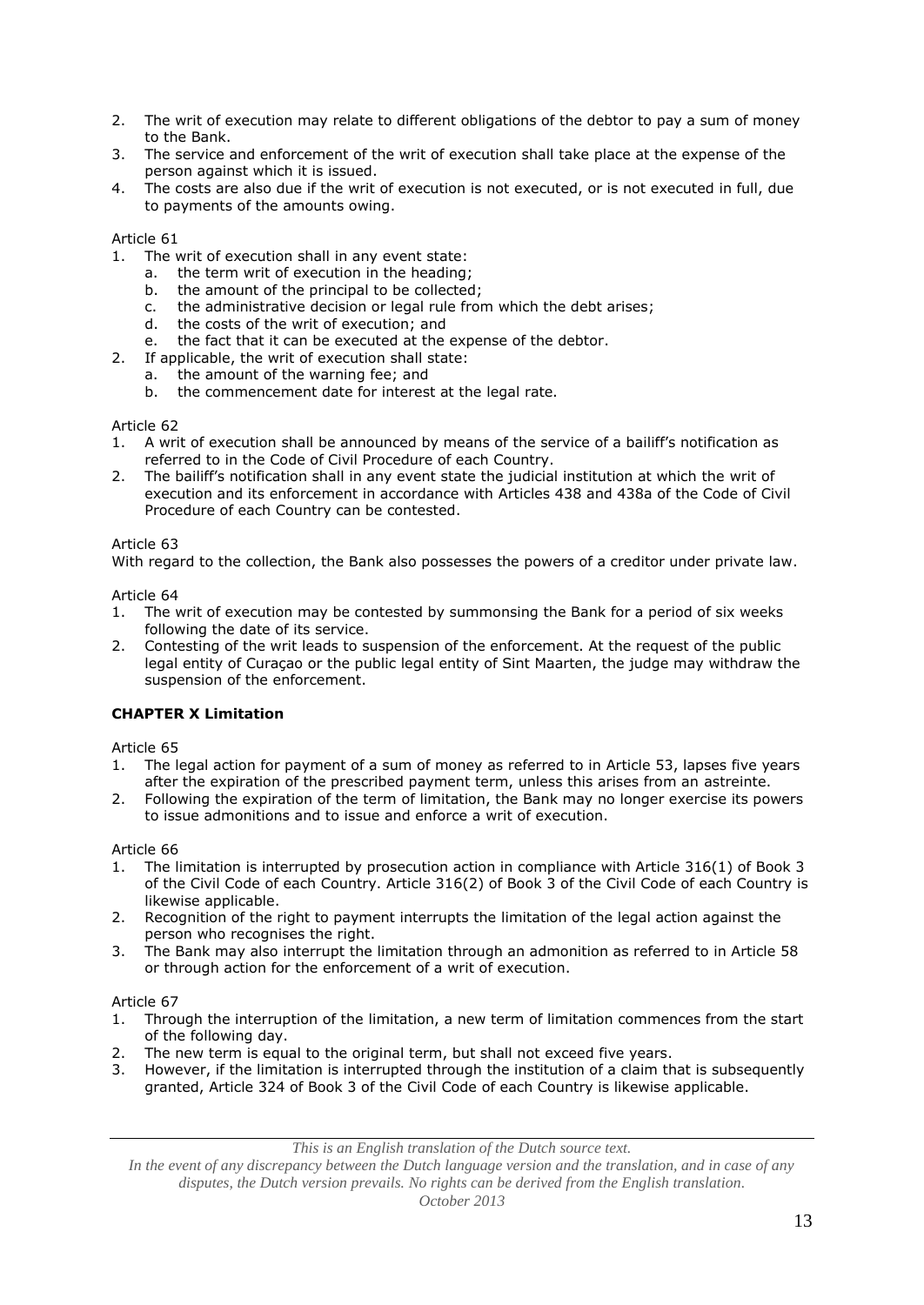- 1. The term of limitation of the action for payment of the Bank shall be extended by the time in which the debtor is granted an extension of the payment term following the commencement of that term.
- 2. Paragraph 1 is likewise applicable if:
	- a. the debtor has been granted a moratorium on payments;
	- b. the debtor has been declared bankrupt or is subject to a mandatory liquidation order;
	- c. the enforcement of a writ of execution has been suspended pending current legal action, on the understanding that the term by which the prescription is extended commences on the date on which the legal action is instituted by means of a summons.

# **CHAPTER XI Disclosure of violations**

# Article 69

By way of derogation from Article 27(1) and 27(2), the Bank may, in order to promote compliance with this regulation, publicise:

- a. its refusal to grant a requested licence or dispensation, if that refusal has become final and the applicant acts as if it had been granted the licence or the dispensation;
- b. the offence concerning which an astreinte or an administrative penalty has been imposed, the rule violated as well as the name and address of the person against which the astreinte or the administrative penalty has been imposed.

# Article 70

A person against whom the Bank has taken action from which he can reasonably conclude that the Bank will publicise his actions or omissions pursuant to Article 69 is not required to make any statements in that regard. The person shall be notified of this before being requested orally to provide information.

### Article 71

- 1. If it intends to publicise an offence pursuant to Article 69, the Bank shall notify the person concerned in writing, stating the grounds on which that intention is based.
- 2. The Bank is not required to give the person concerned an opportunity to present his views if no address is known for the person concerned and the address also cannot be obtained through reasonable efforts.

# Article 72

The administrative decision to publicise an offence pursuant to Article 69 shall in any event state:

- a. the offence that is publicised;
- b. the manner in which the offence will be publicised;
- c. the term after which the offence will be publicised.

# Article 73

Unless the promotion of compliance with this regulation brooks no delay, the effect of the administrative decision to publicise an offence pursuant to Article 69 shall be suspended until the expiration of the term for submission of objections or appeals or, if an objection or appeal is filed, until a decision has been handed down on the objection or appeal.

# Article 74

The administrative decision enters into force on the date on which the offence is publicised, without suspension of its entry into force pursuant to Article 73, if no address is known for the person concerned and the address also cannot be obtained through reasonable efforts.

#### Article 75

- 1. The authority to publicise an offence pursuant to Article 69 shall lapse if criminal prosecution has commenced in relation to the offence and the investigation in court has commenced or if the right to criminal prosecution has lapsed pursuant to Article 76 of the Criminal Code of each Country.
- 2. The right to criminal prosecution concerning an offence, as referred to Article 69, lapses if the Bank has already publicised the offence.

*This is an English translation of the Dutch source text.*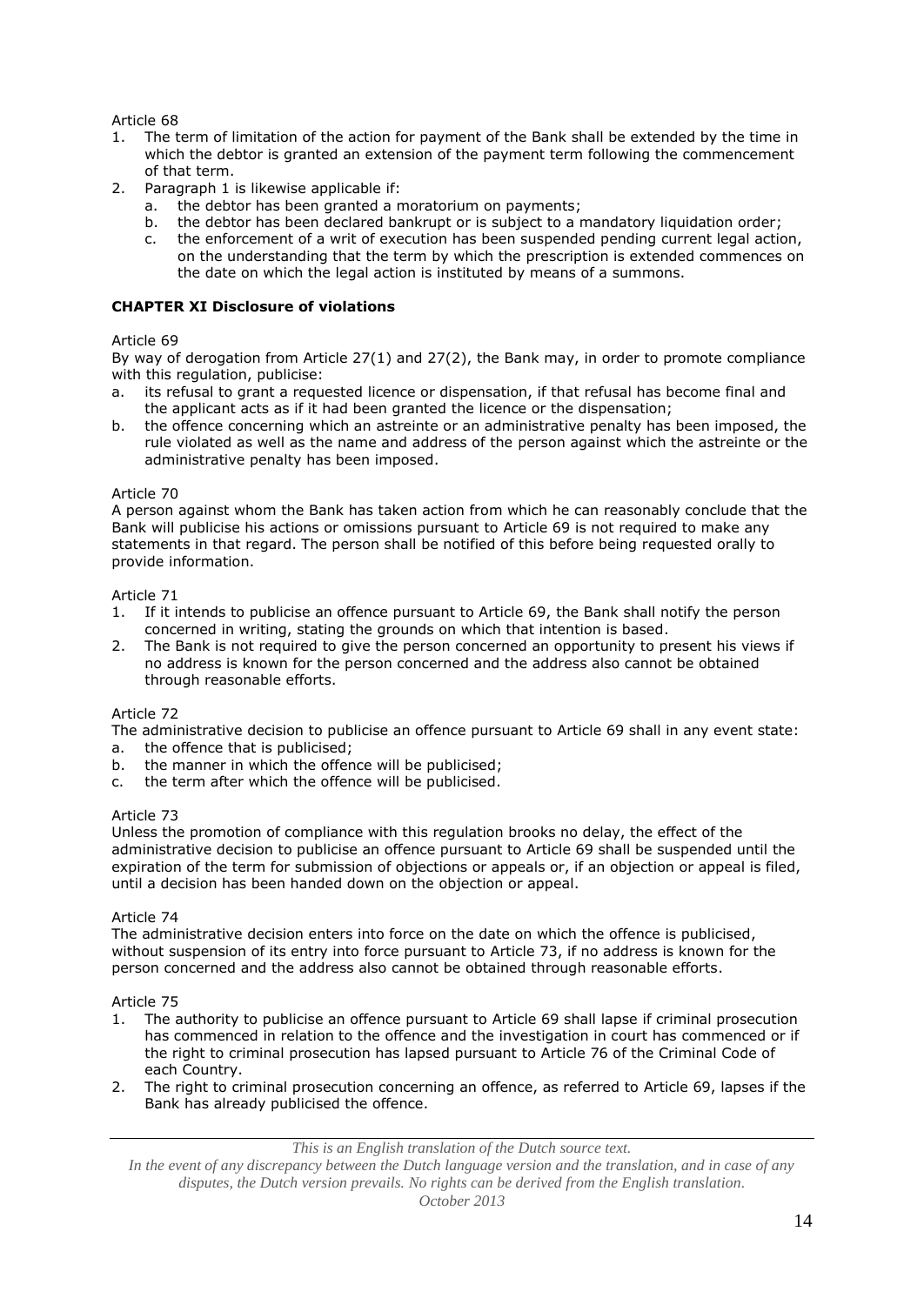- 1. The authorisation to publicise an offence pursuant to Article 69 lapses three years from the date on which the offence took place.
- 2. The term, referred to in paragraph 1, shall be interrupted through the announcement of the administrative decision by which the offence is publicised.

# Article 77

The work in connection with the publicising of an offence pursuant to Article 69 shall be performed by persons who were not involved in the establishment of the offence and the investigation that preceded this.

# **CHAPTER XII Supervision and detection**

# Article 78

- 1. The officials of the Bank to be designated to that end by the President of the Bank shall be responsible for the supervision of compliance with the provisions laid down by or pursuant to this regulation, as well as the customs officers. Such appointments shall be announced in the journals in which the Countries publish their official notices.
- 2. The officials appointed pursuant to paragraph 1 are authorised, solely to the extent that this is reasonably necessary for the performance of their tasks, to:
	- a. request all information;
	- b. require access to all books, documents and other information carriers and to take copies of these or to temporarily remove these for that purpose:
	- c. temporarily remove goods, within the meaning of Article 1 of Book 3 of the Civil Code of each Country, for the purpose of subjecting them to recording and investigation;
	- d. inspect vessels, stationary vehicles and their cargoes;
	- e. enter all locations, including residential properties and sections of vessels intended for residence, without the explicit consent of the occupant, accompanied by such persons as they designate.
- 3. Title X of Book 3 of the Code of Criminal Procedure of each Country is likewise applicable to the entry of residential properties and sections of vessels intended for residence as referred to in paragraph  $2(e)$ , with the exception of Articles  $155(4)$ ,  $156(2)$ ,  $157(2)$ ,  $157(3)$  and the final sentence of 158(1), and on the understanding that the authorisation is granted by the Attorney-General.
- 4. If necessary, a location as referred to in paragraph 2(d) and 2(e) may be entered with the aid of the police.
- 5. Everyone is required to provide the officials designated pursuant to paragraph 1 with all assistance required pursuant to paragraph 2.

# Article 79

- 1. In conducting the supervision, referred to in Article 78(1), the Bank may enlist the support of, or delegate the conduct of all supervision to an external expert as referred to in Article 121 of the Civil Code of each Country or to other experts, to be designated by the Bank. The Bank may charge on part or all of the associated costs to the relevant licence-holder or person with dispensation.
- 2. If the Bank delegates the conduct of the supervision, referred to in Article 78(1), or certain work relating to such supervision, to an external expert as referred to in Article 121 of Book 2 of the Civil Code of each Country or to another expert, that expert is required to report its findings directly to the Bank in writing and, with the consent of the Bank, to send a copy of this to the relevant licence-holder or person with dispensation.
- 3. At the request of the Bank, the licence-holder or person with dispensation is required to designate a recognised expert who reports directly to the Bank on the internal organisation of the licence-holder or the person with dispensation.

Article 80

1. In addition to the civil servants, referred to in Article 184 of the Code of Criminal Procedure of each Country, the officials of the Bank designated for that purpose by national decree are responsible for the detection of facts that are made punishable by or pursuant to this

# *This is an English translation of the Dutch source text.*